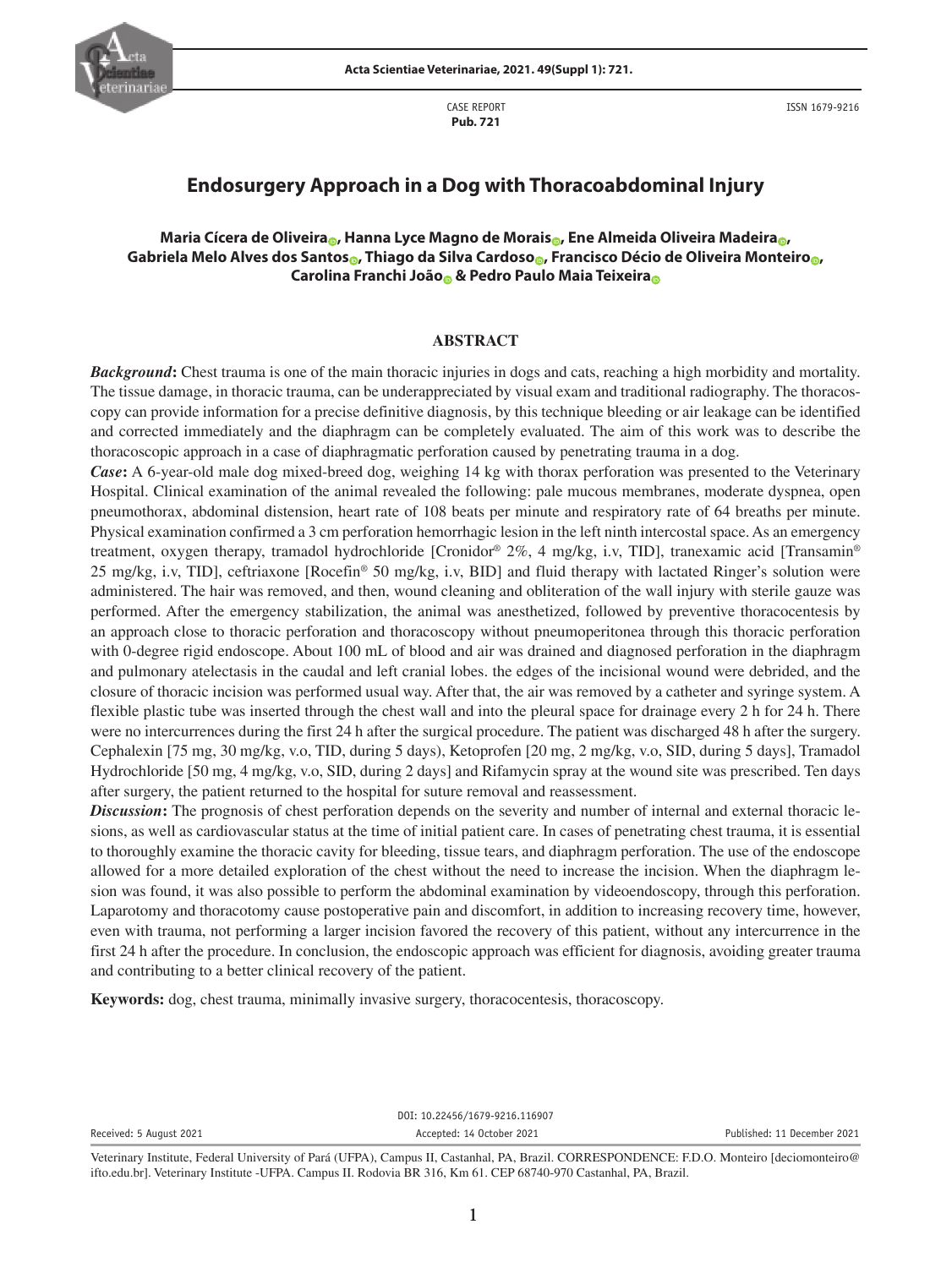## **INTRODUCTION**

Chest trauma is one of the main thoracic injuries in dogs and cats, reaching a high morbidity and mortality rate due to lesions involving pulmonary parenchyma, pleural space, large vessels, diaphragm or myocardium [5,13]. Cardiorespiratory arrest associated with chest trauma can interfere with patient survival in the pre- and perioperative period [8].

In thoracic trauma, organs of the respiratory and cardiovascular systems are priorities in treatment due to complications that can be fatal [10]. Any injury can lead to pulmonary complications with consequent decrease in the oxygen partial pressure  $(PaO<sub>2</sub>)$  and peripheral arterial saturation  $(SpO<sub>2</sub>)$ , so it is very important to perform immediate oxygen ventilation in order to avoid eventual decompensation of the patient's clinical condition [6,11].

The tissue damage, in thoracic trauma, can be underappreciated by visual exam and traditional radiography [10]. The thoracoscopy is a minimally invasive technique for visualizing the internal thoracic cavity, which can provide information for a precise definitive diagnosis [3]. By this technique, bleeding or air leakage can be identified and corrected immediately, moreover, the diaphragm can be completely evaluated, and if a diaphragmatic hernia is found, it can be repaired [4].

The aim of this work was to describe the thoracoscopic approach in a case of diaphragmatic perforation caused by penetrating trauma in a dog.

## **CASE**

A 6-year-old male dog mixed-breed dog, weighing 14 kg was presented to the Veterinary Hospital of Pará Federal University for thorax perforation. The owner reported that the animal would have escaped at night and returned in the morning with a wound on the left side of the chest (Figure 1A).

Clinical examination of the animal revealed the following: pale mucous membranes, moderate dyspnea, open pneumothorax, abdominal distension, heart rate of 108 beats per minute and respiratory rate of 64 breaths per minute. Physical examination confirmed a 3 cm perforation hemorrhagic lesion in the left ninth intercostal space.

As an emergency treatment, oxygen therapy, tramadol hydrochloride<sup>1</sup> [Cronidor 2% - 4 mg/kg, i.v, TID], tranexamic acid<sup>2</sup> [Transamin® - 25 mg/kg, i.v, TID], ceftriaxone<sup>3</sup> [Rocefin® - 50 mg/kg, i.v, BID] and fluid therapy with lactated Ringer's solution were administered. The hair was removed, and then, wound cleaning and obliteration of the wall injury with sterile gauze was performed.

After the emergency stabilization, the animal was referred to the surgical center, being induced with propofol<sup>4</sup> [Propovet<sup>®</sup> - 6 mg/kg, i.v) and intubated with an endotracheal tube. Isoflurane was used for anesthetic maintenance, with the patient undergoing assisted breathing. Aseptic preparation of the surgical field was performed with chlorhexidine and alcoholic solution of chlorhexidine, followed by preventive thoracocentesis, by an approach close to thoracic perforation. For that, a butterfly needle connected to a 3-way tap and a 20 mL syringe was used. About 100 mL of blood and air was drained.

Strict wound cleaning was performed. Then, through this thoracic perforation was inserted 0-degree rigid endoscope to explore the thoracic cavity (Figure 1B). In this way, thoracoscopy was performed. We detected perforation in the diaphragm and pulmonary atelectasis in the caudal and left cranial lobes (Figure 1C). Other thoracic structures were intact. We performed



**Figure 1.** Thoraoscopy for open chest injury in dogs. A- Thoracoabdominal Injury. B- Thoracoscopy with rigid endoscopy. C- Perforation in the diaphragm and pulmonary atelectasis in the caudal and left cranial lobes.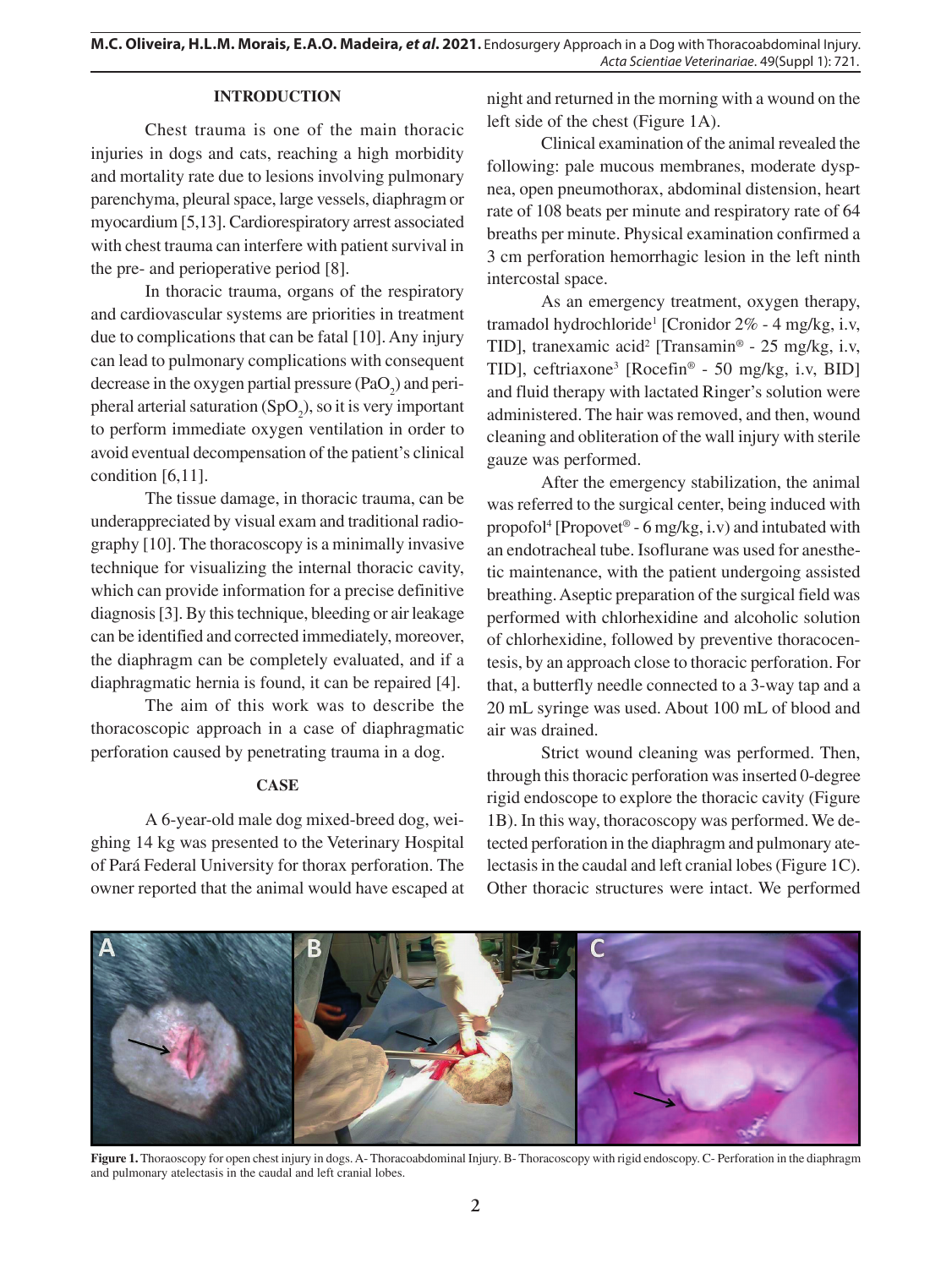video-assisted thoracoscopy without pneumoperitoneum through the diaphragmatic injury caused by the perforation, visualizing the abdominal cavity.

The diaphragmatic lesion was repaired with a simple interrupted suture pattern, using nylon 2-0<sup>5</sup>, through endoscopic visualization through the penetrating trauma hole, visualized from the thoracic cavity. Then, the edges of the incisional wound were debrided, and the closure of thoracic incision was performed usual way. After that, the air was removed by a catheter and syringe system. However, a flexible plastic tube was inserted through the chest wall and into the pleural space for drainage every 2 h for 24 h.

There were no intercurrences during the first 24 h after the surgical procedure. The patient was discharged 48 h after the surgery. Rest and use of Elizabethan necklace were recommended during the recovery period. Cephalexin<sup>6</sup> [Petsporin® - 75 mg, 30 mg/kg, v.o, TID, during 5 days], Ketoprofen<sup>7</sup> [Kenovet<sup>®</sup> - 20 mg, 2 mg/kg, v.o, SID, during 5 days], Tramadol Hydrochloride<sup>8</sup> [Tramvetol® - 50 mg, 4 mg/kg, v.o, SID, during 2 days] and Rifamycin spray<sup>9</sup> [Rifotrat<sup>®</sup> - 20 mg/mL] at the wound site were prescribed. Ten days after surgery, the patient returned to the hospital for suture removal and reassessment. No sequelae were observed.

#### **DISCUSSION**

The patient presented some classic clinical signs of chest trauma such as pneumothorax, dyspnea, pale mucous membranes and abdominal distension. However, depending on the patient's cardiovascular condition, other signs such as cyanosis, tachycardia, hypotension or hypertension may occur in cases of thoracic perforation [8]. The dog presented moderate dyspnea, which was controlled during the emergency treatment, through oxygen therapy. The prognosis of chest perforation depends on the severity and number of internal and external thoracic lesions, as well as cardiovascular status at the time of initial patient care [8,10].

In the present case, the patient had open pneumothorax, and this air in the pleural space may decrease negative pressure, resulting in atelectasis, consequently respiratory difficulty, severe hypoxemia, decreased venous return, hemodynamic instability, and may lead to death of the animal [10]. At the time of thoracoscopy, pulmonary atelectasis was observed in the caudal lobe and left cranial lobe, but no other severe complications [3]. In cases of penetrating chest trauma, it is essential to thoroughly examine the thoracic cavity for bleeding, tissue tears, and diaphragm perforation, which was observed in this animal [2,10].

The use of the endoscope allowed for a more detailed exploration of the chest without the need to increase the incision [3]. When the diaphragm lesion was found, it was also possible to perform the abdominal examination by videoendoscopy, through this perforation [1,7]. Laparotomy and thoracotomy cause postoperative pain and discomfort, in addition to increasing recovery time, however, even with trauma, not performing a larger incision favored the recovery of this patient, without any intercurrence in the first 24 h after the procedure [9,12].

In conclusion, the endoscopic approach was efficient for diagnosis, avoiding greater trauma and contributing to a better clinical recovery of the patient.

### MANUFACTURERS

1 União Química Farmacêutica Nacional S.A. São Paulo, SP, Brazil. 2 Zydus Brasil. Rio de Janeiro, RJ, Brazil.

3 Produtos Roche Químicos e Farmacêuticos S.A. Rio de Janeiro, RJ, Brazil.

4 Ouro Fino Saúde Animal. Cajamar, SP, Brazil.

5 Shalon Medical. São Luís de Montes Belos, GO, Brazil.

6 Mundo Animal. Pindamonhangaba, SP, Brazil.

7 Syntec do Brasil. Barueri, SP, Brazil.

8 Virbac do Brasil Ind. Com. Ltda. Vila Leopoldina, SP, Brazil. 9 Natulab Laboratório S.A. Santo Antônio de Jesus, BA, Brazil.

*Acknowledgements***.** We would like thank FAPESP, CAPES, CNPq and PROPESP/UFPA for fomenting the research.

*Declaration of interest***.** The authors declare no conflicts of interest. The authors are the only responsible for the content and writing of this case.

#### **REFERENCES**

- **1 Balsa I. & Culp W. 2019.** Use of Minimally Invasive Surgery in the Diagnosis and Treatment of Cancer in Dogs and Cats. *Veterinary Science*. 6(1): 33. DOI:10.3390/vetsci6010033.
- **2 Bhoite R., Preethi K., Chanakya T., Karunya G. & Muralidhar D. 2021.** Traumatic pneumothorax in golden retriever dog: A case report. *Journal of Entomology and Zoology Studies*. 9(2): 690-692. DOI: 10.22271/j.ento.2021. v9.i2j.8550.